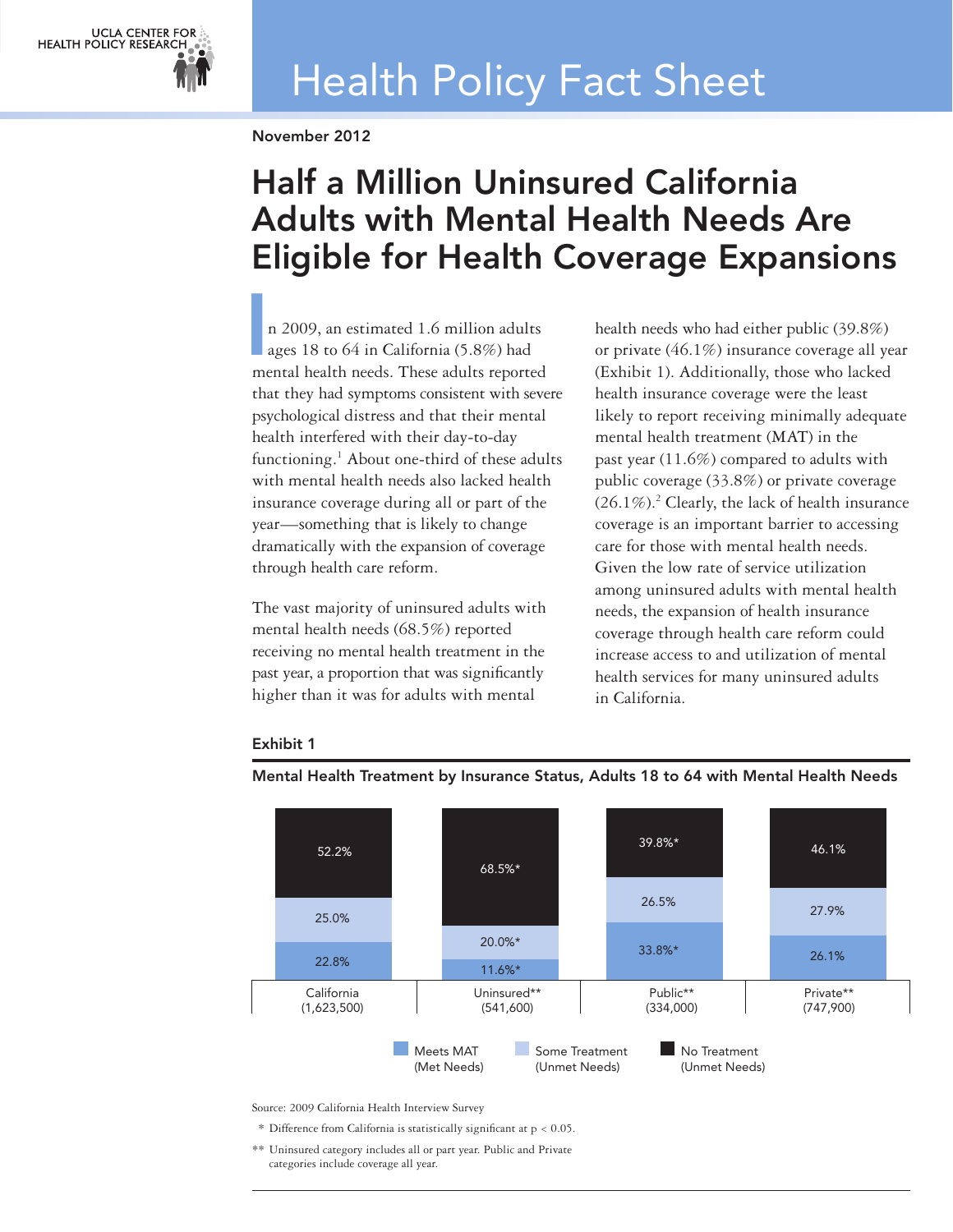Exhibit 2

Eligibility for ACA Health Insurance Expansions Among Uninsured Adults with Mental Health Needs, Ages 18 to 64; Total Uninsured Adults with Mental Health Needs = 541,600



Note: Numbers may not add up to total due to rounding. Source: 2009 California Health Interview Survey

### The Patient Protection and Affordable Care Act of 2010

The Patient Protection and Affordable Care Act of 2010 (ACA) will extend health insurance coverage to millions of uninsured adults.<sup>3</sup> Eligibility to participate in the Medicaid program (Medi-Cal in California) will expand under the ACA to include childless adults with household incomes up to 138% of the Federal Poverty Level (FPL).4 Higher-income adults earning more than 133% and up to 400% of the FPL may qualify for federal subsidies to purchase coverage through the California Health Benefit Exchange (Exchange).<sup>5</sup> All other uninsured adults earning more than 400% of FPL will be able to purchase coverage through the Exchange without subsidies. However, undocumented immigrants will not be eligible to participate in these insurance expansions. Previous research has estimated that approximately two-thirds of the more than 7 million uninsured nonelderly adults and children in California will obtain coverage through the expansion of Medi-Cal or through the Exchange with subsidies

beginning in 2014, and another 1.2 million uninsured adults will obtain coverage through the Exchange without subsidies.<sup>6</sup>

The ACA will also implement the Paul Wellstone and Pete Domenici Mental Health Parity and Addiction Equity Act of 2008 (MHPAEA), which will provide equitable insurance coverage for substance use and mental health disorders.7 The MHPAEA requires any group health insurance plan (with 50 or more insured employees) that includes mental health and substance use disorder benefits to treat these benefits and standard medical and surgical coverage equally in terms of deductibles, co-pays, coinsurance, out-of-pocket maximums, treatment limits, and practices such as prior authorization and utilization review. These services will be part of the essential benefits package, which is a set of health care service categories that must be covered by certain plans, including all insurance policies that will be offered through Medi-Cal and the Exchange.



This publication contains data from the California Health Interview Survey (CHIS), the nation's largest state health survey. Conducted by the UCLA Center for Health Policy Research, CHIS data give a detailed picture of the health and health care needs of California's large and diverse population. Learn more at: *www.chis.ucla.edu*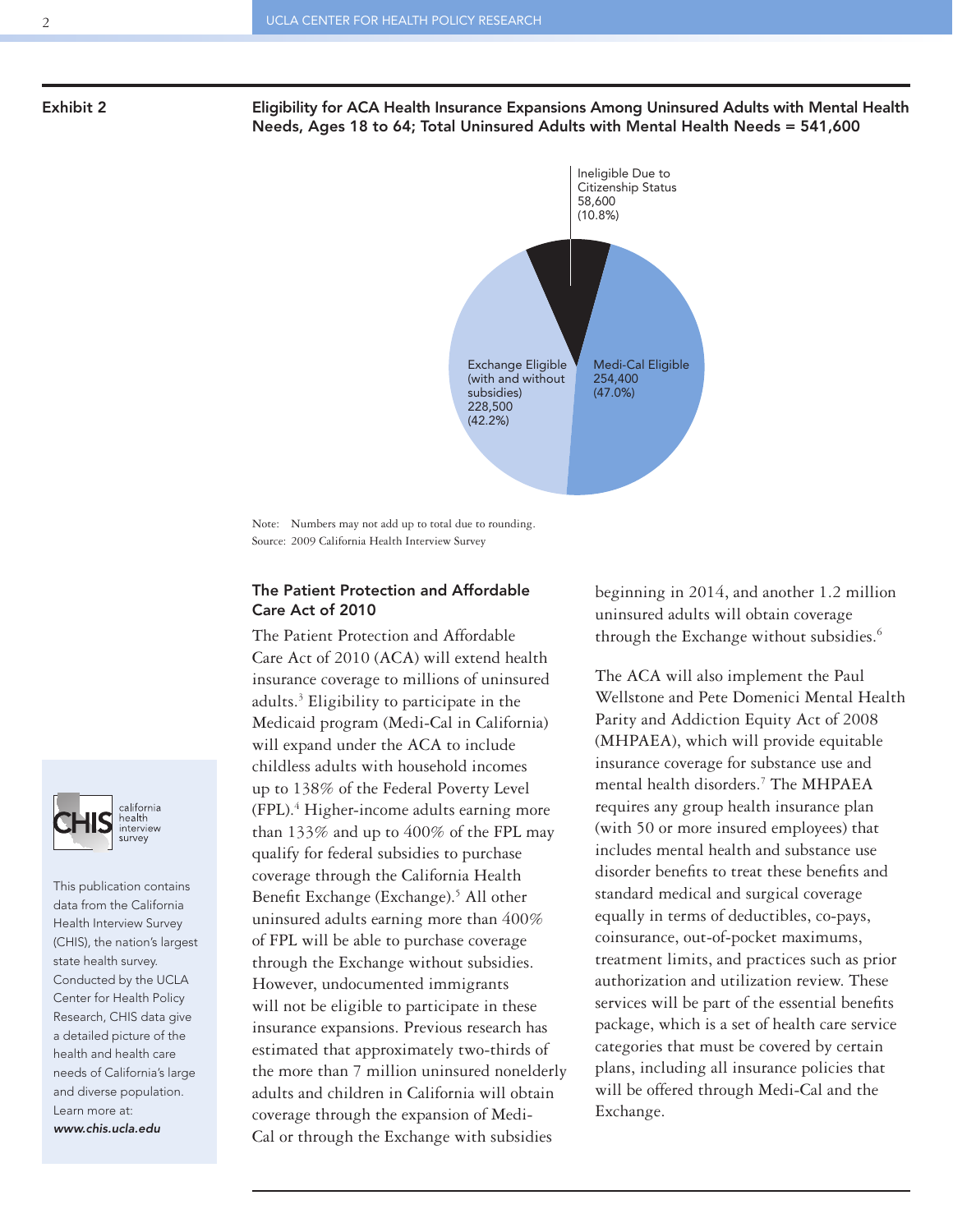# Impact of ACA on Uninsured Adults with Mental Health Needs

Based on the 2009 California Health Interview Survey (CHIS), four out of five uninsured adults with mental health needs, or about half a million people, will become eligible for health insurance coverage in 2014. Among this newly eligible population, 47.0% (254,400) will be newly eligible for Medi-Cal, and 42.2% (228,500) will be eligible for coverage through the Exchange (with and without subsidies). About 11% (58,600) will not be eligible for any coverage due to citizenship status.

Those who will not be eligible for health insurance coverage in 2014 due to citizenship status are nearly all Latino (results not shown). Previous analysis of CHIS 2009 data on the mental health needs of adults in California showed that Latino and Asian immigrants had significantly lower mental health needs than other racial/ethnic groups. However, Latino immigrants with mental health needs are a particularly vulnerable group because they are the least likely of all adult racial/ ethnic groups in California to utilize mental health services. 1

While the expansion of coverage is an important and necessary step toward reducing unmet mental health needs among uninsured adults in California, health insurance coverage by itself is not sufficient: About half of adults with both mental health needs and health insurance coverage also reported receiving no treatment (Exhibit 1). These findings suggest that better anti-stigma programs and access to culturally and linguistically appropriate services may help to reduce other barriers to receiving mental health care, and that these issues need to be addressed in conjunction with the implementation of health care reform. Beyond coverage, the ACA may improve mental health outcomes for those currently insured through the Parity Act and may help make more comprehensive and affordable coverage available. Additionally, efforts to extend treatment—such as coordinated and integrated mental health services in primary care—may further benefit those in need.

Such efforts are also important steps toward improving the mental health of California's adult population.

#### Additional Resources

**For additional information on adult mental health needs and mental health treatment**, please see the Center report *Adult Mental Health Needs in [California: Findings from the 2007 California Health](http://www.healthpolicy.ucla.edu/pubs/files/MentalHealthreportnov2011.pdf)  Interview Survey (http://www.healthpolicy.ucla.edu/pubs/ files/MentalHealthreportnov2011.pdf).*

**For additional information on health insurance status and the impact of ACA in California**, please see the Center report *The State of Health Insurance in [California: Findings from the 2009 California Health](http://www.healthpolicy.ucla.edu/pubs/files/shic2009-apr2012.pdf)  Interview Survey* (*http://www.healthpolicy.ucla.edu/pubs/ files/shic2009-apr2012.pdf*) and the Center brief *Nine Out of Ten Nonelderly Californians Will Be Insured [When the Affordable Care Act Is Fully Implemented](http://www.healthpolicy.ucla.edu/pubs/files/calsim_Exchange1.pdf)* (*http://www.healthpolicy.ucla.edu/pubs/files/calsim\_ Exchange1.pdf*).

**[Additional information on health care reform](http://www.healthcare.gov/)** can be found at *http://www.healthcare.gov/* for national information and at *<http://www.healthcare.ca.gov>* for California information.

**Additional information on the Mental Health Parity and Addiction Equity Act (MHPAEA)** can be found at *<http://www.samhsa.gov/healthreform/parity/>* .

#### Suggested Citation

Padilla-Frausto DI, Grant D, Lavarreda SA, Aydin M. *Half a Million Uninsured California Adults with Mental Health Needs Are Eligible for Health Coverage Expansions*. Los Angeles, CA: UCLA Center for Health Policy Research, 2012.

#### Author Information

D. Imelda Padilla-Frausto, MPH, is a graduate student researcher at the UCLA Center for Health Policy Research. David Grant, PhD, is the director of the California Health Interview Survey at the UCLA Center for Health Policy Research. Shana Alex Lavarreda, PhD, MPP, is the director of the Health Insurance Studies Program and a research scientist at the UCLA Center for Health Policy Research. May Aydin, PhD, is the research and survey support manager of the California Health Interview Survey at the UCLA Center for Health Policy Research.

#### Acknowledgments

The authors would like to thank Dylan Roby and Richard Van Horn for their helpful reviews.